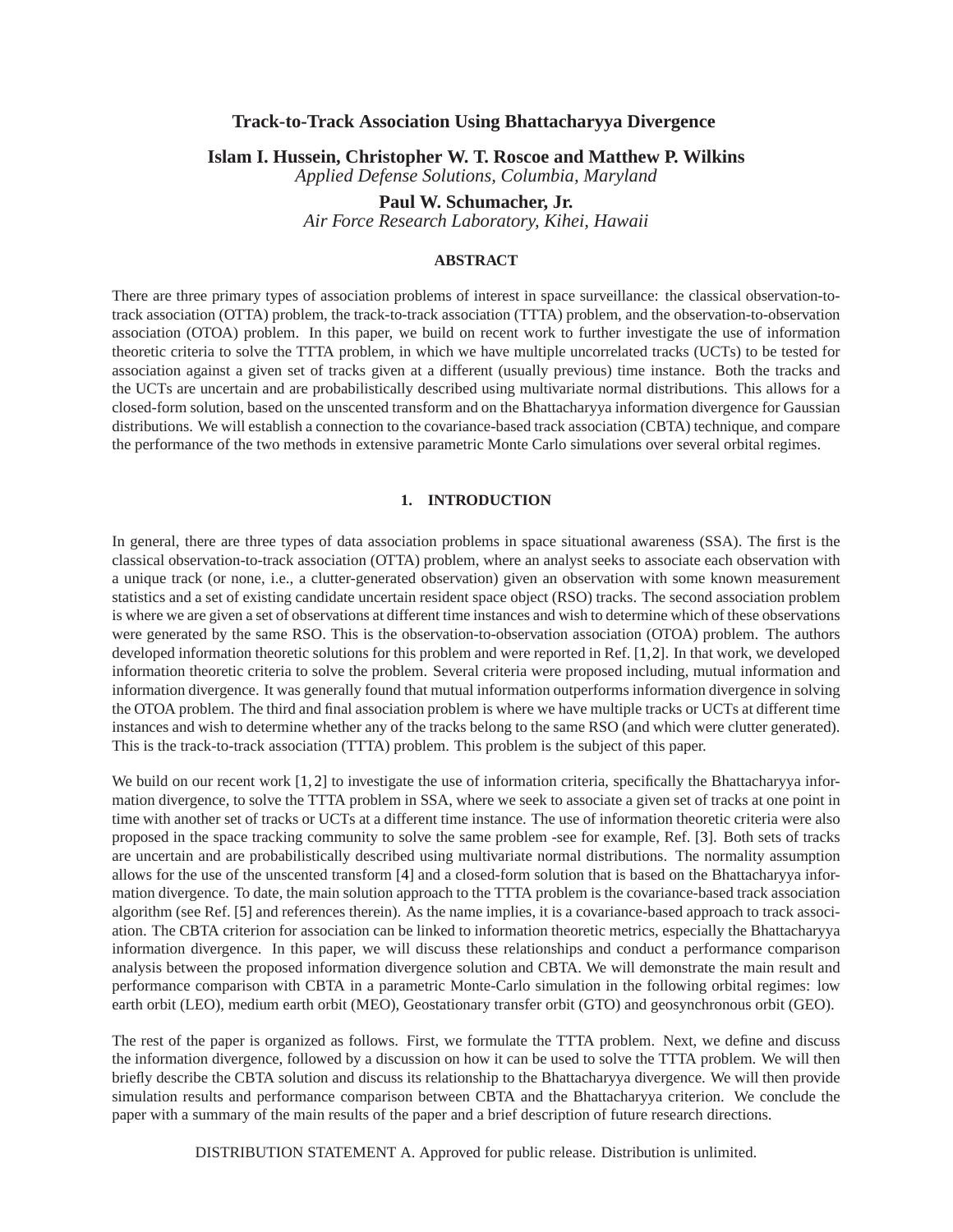#### **2. THE TRACK-TO-TRACK ASSOCIATION PROBLEM AND ASSUMPTIONS**

The scenario we consider in the present analysis is one where we are given  $n_T$  uncertain tracks  $x_i$ ,  $i = 1, \ldots, n_T$ , at time instances  $t_i$ . All  $n_T$  tracks can be propagated (using an appropriate uncertainty propagation technique) to a common TTTA analysis time  $t^*$ , say the time a collection of  $n_U$  UCTs were captured by a sensor. The overall goal of TTTA is to associate each one of the  $n_U$  observed uncorrelated tracks to one or none (in case of a new RSO birth, for example) of the  $n_T$  given tracks prior to the observation time  $t^*$ .

Without loss of generality we will assume that the  $n_T$  tracks are all defined at the same time instant  $t_i = t_*, i =$ 1, ...,  $n_T$ . We will assume that the  $n_T$  tracks are Gaussian distributed. At time  $t_*$ , each track's state  $x_i$  will have mean  $\mu_i$  and covariance  $\Sigma_i$ ,  $i = 1, \ldots, n_T$ . At time  $t^*$ , the UCTs are assumed to have states  $y_j$ , which are assumed Gaussian and are given by means  $\eta_j$  and covariances  $\Omega_j$ ,  $j=1,\ldots,n_U$ . We will assume that  $n_T=n_U$ , where each of the  $n_U$  UCTs corresponds to one of the  $n_T$  tracks. In other words, we are assuming that there are no clutter or new births. These cases are currently being studied.

Each of the  $n_T$  tracks at time  $t_*$  will be propagated to the time  $t^*$ . Because of the Gaussianity assumption, we will use the unscented transform to propagate the uncertainty. The result will be that the propagated state  $x_i$  will have a propagated mean  $\tilde{\mu}_i$  and covariance  $\tilde{\Sigma}_i$ ,  $i=1,\ldots,n_T$ . The Gaussianity assumption imposes performance limitations on the proposed technique. However, future research will focus on the use of particle techniques and solutions to solve the TTTA (as well as OTOA and OTTA problems, generally) problem.

## **3. INFORMATION DIVERGENCE AND THE TTTA PROBLEM**

#### **3.1 Information Divergence**

In information theory, information divergence measures the similarity between two probability distributions. Generally speaking, information divergence is not a metric. While there are many definitions of information divergence [\[6](#page-9-2)[–8\]](#page-9-3), we will use the Bhattacharyya divergence. The Bhattacharyya divergence between two pdfs  $p(x)$  and  $q(x)$  is given by:

$$
D_B(p||q) = -\log(B_C(p||q)),
$$
\n(1)

where  $B_C$  is the Bhattacharyya coefficient and is given by

$$
B_C(p||q) = \int \sqrt{p(x)q(x)} dx
$$
 (2)

If both p and q are Gaussian, then one can compute  $D_B(p||q)$  in closed form and is given by:

<span id="page-1-0"></span>
$$
D_B(p||q) = \frac{1}{8} \left(\boldsymbol{\mu}_p - \boldsymbol{\mu}_q\right) \cdot \boldsymbol{\Sigma}^{-1} \cdot \left(\boldsymbol{\mu}_p - \boldsymbol{\mu}_q\right) + \frac{1}{2} \log \left(\frac{\|\boldsymbol{\Sigma}\|}{\sqrt{\|\boldsymbol{\Sigma}_p\| \|\boldsymbol{\Sigma}_q\|}}\right),\tag{3}
$$

where  $\mu_p$  and  $\Sigma_p$  (resp.,  $\mu_q$  and  $\Sigma_q$ ) are the mean and covariance of the pdf p (resp., q), and where  $\Sigma = \frac{\Sigma_p + \Sigma_q}{2}$ .

The Bhattacharyya divergence is related to the Hellinger distance  $D_H$ , where:

$$
D_H(p||q) = \sqrt{1 - B_C}.\tag{4}
$$

Unlike the Bhattacharyya divergence, Hellinger distance is, in fact, a proper metric because it satisfies the nonnegativity, symmetry and triangle inequality properties. Bhattacharyya divergence, on the other hand, does not satisfy the triangle inequality and is hence not a metric. We do not need the triangle inequality in the proposed TTTA solution and, hence, we will directly use Bhattacharyya divergence to solve the TTTA problem as will be described in the next section.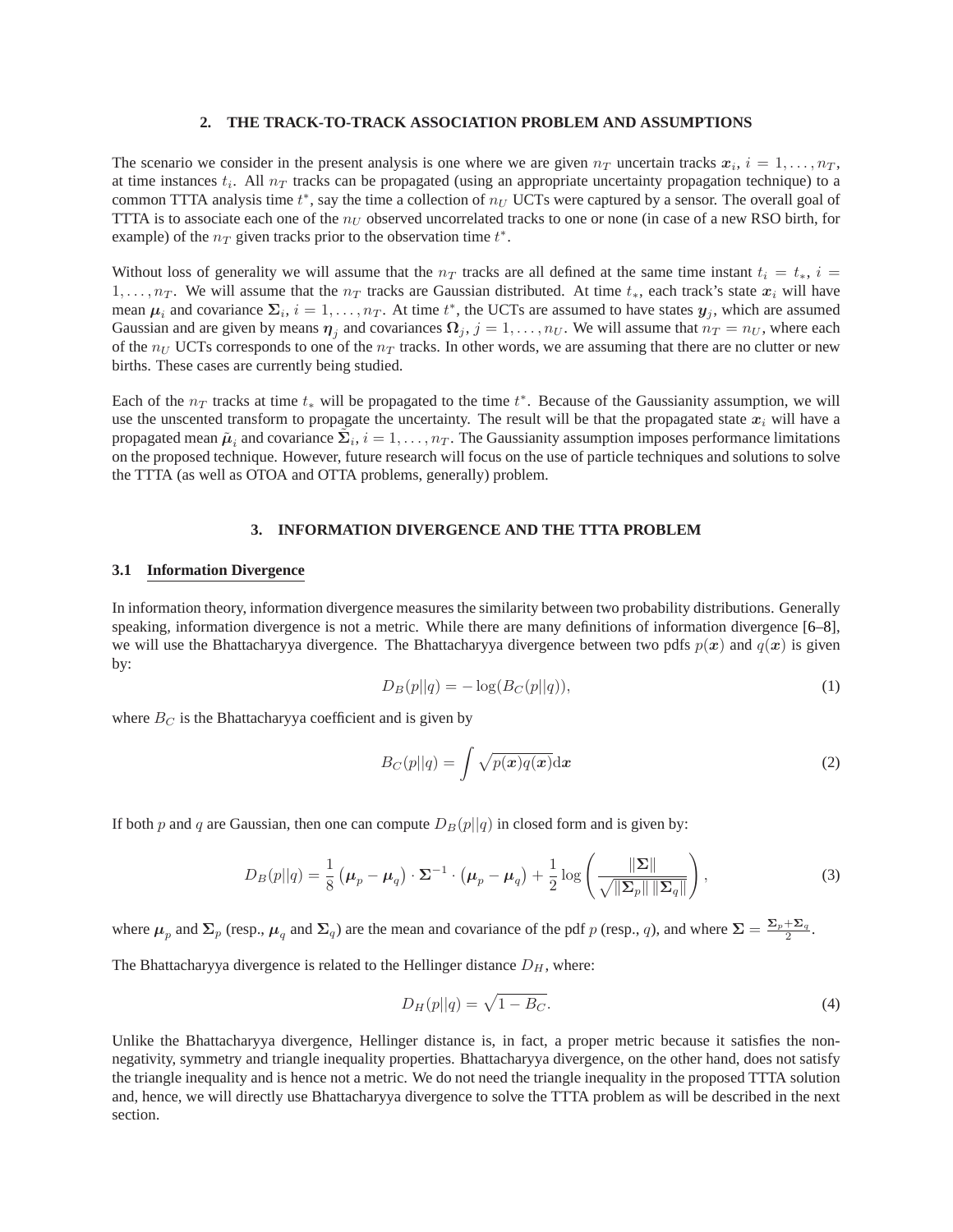#### **3.2 Solving the TTTA Problem Using Information Divergence**

As described above, the  $n_T$  given tracks at time  $t_*$  are propagated to the common observation time  $t^*$ . Because of the Gaussianity assumption made at  $t_*,$  the unscented transform (i.e., the propagation step in the unscented Kalman filter (UKF)) is used to map the uncertainty from time  $t_*$  to  $t^*$ . Let  $p_g(x_i; \tilde{\mu}_i, \tilde{\Sigma}_i)$  be the normally distributed probability density function for track i at time  $t^*$ ,  $i = 1, \ldots, n_T$ . Here,  $x_i$  is the full 6-dimensional orbital state of the track i. Moreover, also described previously, the  $n_U$  (with  $n_u = n_T$ ) UCTs are assumed Gaussian with densities  $p_g(y_j; \eta_j, \Omega_j)$ . These UCTs are typically the outcome of an initial orbit determination (IOD) analysis given a set of sensor measurements. These measurements may be angles only, range and range-rate, etc. The specific type of measurements is irrelevant to this analysis and we assume that  $p_g(y_j; \eta_j, \Omega_j)$  is the resulting uncertainty for a given UCT, where  $y_i$  is the 6-dimensional state of the UCT. In the simulation section, we assume that both  $x_i$  and  $y_j$  are the full position-velocity coordinates of the tracks and UCTs. Other coordinates can be considered for describing the state of the orbit (e.g., a set of 6 classical or Equinoctial orbital elements). In the simulation section, we also demonstrate the effect of using Equinoctial orbital elements in the complete analysis and compare it against using Cartesian coordinates for propagation, both with and without higher order perturbations. Perturbations considered in the simulations are: solar radiation pressure,  $8 \times 8$  EGM gravity model, drag, and Sun and Moon third body effects.

The postulate behind the use of information divergence for solving the TTTA problem is that the track and UCT that are most similar in a probabilistic sense are the ones that are most likely to be associated. So we proceed by hypothesizing that the track-UCT pair  $x_i$  and  $y_j$  are associated, implying that  $x_i = y_j$ , and then compute the divergence  $D_B(p_g(\bm{x}_i;\tilde{\bm{\mu}}_i,\tilde{\bm{\Sigma}}_i)||p_g(\bm{x}_j;\bm{\eta}_j,\bm{\Omega}_j)).$  This is repeated for every track  $\bm{x}_i$  against every UCT  $\bm{y}_j$ . For a fixed track i the UCT that has the smallest divergence is the one chosen to associate the track. Note that in this approach it may be the case that more than one track i gets associated with a single UCT j. We call this a *duplicate association*. Because we are assuming that for every track i there exists a single UCT j, duplicate associations imply at least one false positive association (i.e., asserting that an association is correct when it is not). And because of the same assumption, we must then have an equal number of false negatives (i.e., asserting that an association is incorrect when it is in fact correct). Therefore, in the simulation section we will only report the true positive rate  $r_{TP}$  (defined as the rate of correct associations achieved by the algorithm among all the true associations) since it contains all the needed information about the performance of the proposed techniques, with the false positive and false negative rates both being  $r_{FP} = r_{FN} = 1 - r_{TP}$ . The same is not true for CBTA as we will explain in the next section.

**A remark on the case of clutter or newly-born objects.** The scenario considered in this paper ignores the possibility that a UCT may not correspond to any of the  $n<sub>T</sub>$  tracks, as would arise, for example, if a new object is born or if a UCT was caused by some clutter source. One statistical approach to treating these possibilities relies on the availability of a clutter and birth statistical models. Given such models, we simply add two (or more, in the case when there are multiple clutter and birth models) new probability density functions to the list of  $n<sub>T</sub>$  track densities and treat the new hypotheses as if they were tracks. We then test each UCT  $n_U$  against the  $n_T + 2$  (or more) "tracks" in a way analogous to the procedure described above. In this case, the false positive and false negative rates do not have to be equal. Future research will address this more general TTTA problem.

#### **4. CBTA AND ITS RELATIONSHIP TO INFORMATION DIVERGENCE**

### **4.1 CBTA**

In covariance-based track association (see [\[5\]](#page-9-1) and references therein), we proceed again by testing the association of a track i and a UCT j. We first compute the difference in the means:  $\delta_{ij} = \tilde{\mu}_i - \eta_j$  and the sum of the covariances  $\Delta_{ij} = \Sigma_i + \Omega_j$ . We then compute the 6-dimensional  $\chi^2$  statistic:

<span id="page-2-0"></span>
$$
k^2 = \boldsymbol{\delta}_{ij}^{\mathrm{T}} \boldsymbol{\Delta}_{ij}^{-1} \boldsymbol{\delta}_{ij}.
$$

One then uses the  $\chi$  distribution to test whether there is statistical significance between the track i and the UCT j. The statistical significance level is a parameter set by the analyst and that is taken to be  $1\%$  (0.01) in this paper (i.e., the track and the UCT are associated with a confidence level of 99%). This corresponds to a k value of  $k \approx 4.1$ .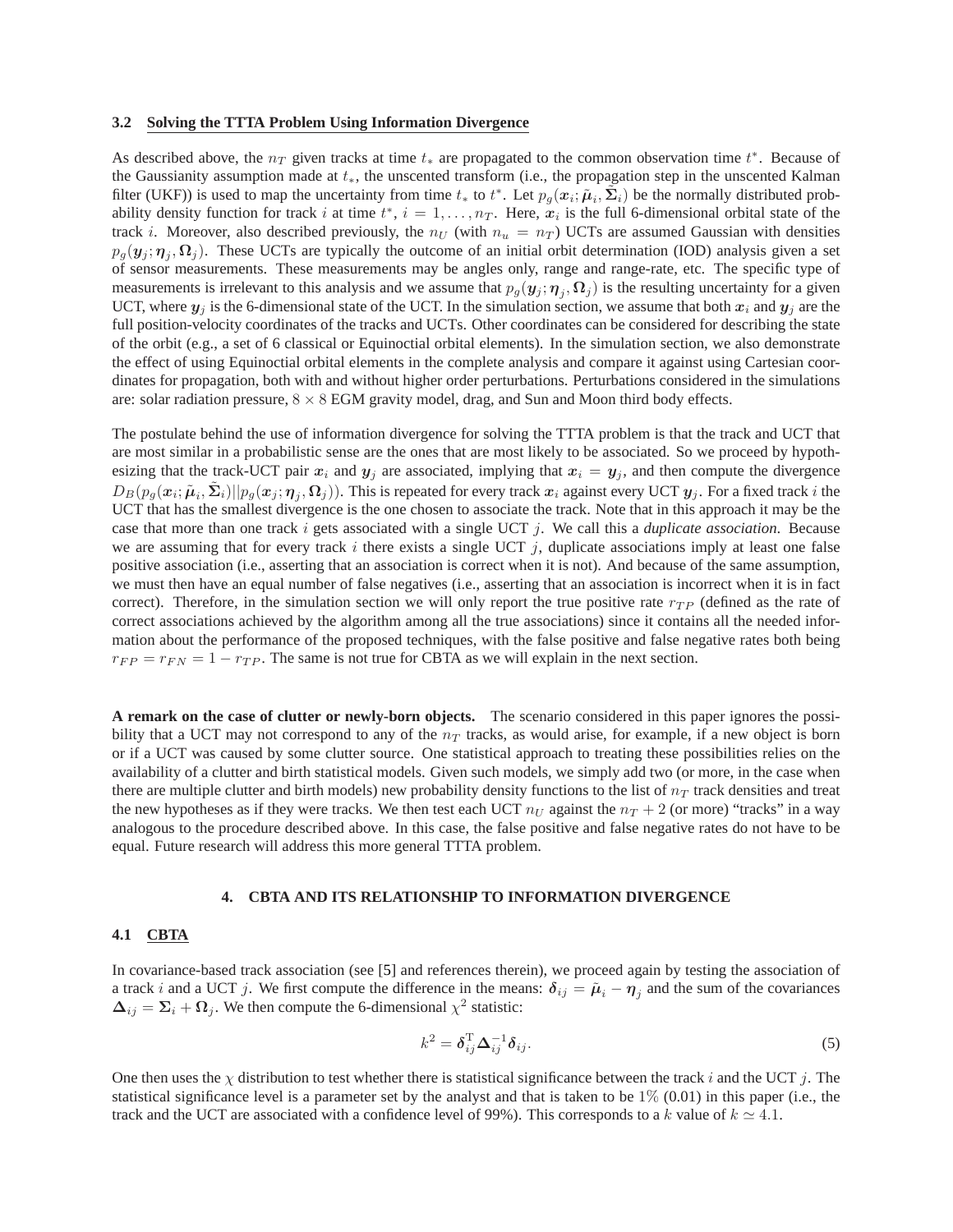Unlike in the proposed information divergence solution where each track i gets associated with exactly one UCT  $i$ , a track i may not achieve any significance level with any of the UCTs in CBTA. Hence, in CBTA, the false positive rate may not be equal to the false negative rate. In our simulations, while we computed and recorded all rates (true positive, false positive and false negative) we only report the true positive rates and compare those to those of the information divergence solution.

## **4.2 CBTA and Information Divergence**

Comparing Eq. [\(3\)](#page-1-0) and Eq. [\(5\)](#page-2-0), we can see that Bhattacharyya divergence and CBTA measure the difference in means (they differ only by the 1/8 factor). Additionally, the Bhattacharyya divergence measures differences in covariance (via the log and trace terms in Eq. [\(3\)](#page-1-0)). Because of this, one would then expect information divergence to outperform CBTA as it accounts for deviations in both mean and covariance discrepancies between tracks and UCTs. This will be demonstrated in the next section in simulation, where we compare the Bhattacharyya divergence with CBTA over multiple orbital regimes and parametrizations. We will demonstrate that this is true with and without higher order perturbations and using different coordinate systems for uncertainty propagation.

## **5. SIMULATION RESULTS**

In this simulation, we compare the performance of the proposed Bhattacharyya divergence-based and CBTA solutions for the TTTA problem in four orbit regimes: LEO, MEO, GTO and GEO. For the first set of results, we consider  $n_T = n_U = 10$  objects, with identification numbers  $0, 1, \ldots, 9$ , in some proximity to one other. The locations of the 10 objects are normally randomly selected at time t<sup>∗</sup> (chosen to be 30 minutes before midnight on January 1, 2004). All 10 objects have the same nominal mean value but with various standard deviations. The nominal mean values are given in orbital elements in Table [1](#page-3-0) for the orbital cases considered, while the separation position and velocity from that mean value are varied. For position, it is varied from a value of  $1.0e^{-6}$  m to 2 km (the same for all three Cartesian directions). Four values of velocity standard deviations where chosen:  $3, 5, 7$  and  $9 \text{ m/s}$  (the same for all three Cartesian directions). Given the statistical nature of the initial locations of the RSOs, to measure performance we perform 1000 Monte Carlo runs per position/velocity standard deviation value. The average true positive for both methods was recorded for each position/velocity standard deviation value combination and is used to compare the performance of the information divergence and CBTA solutions. The analysis was performed three times for each of the orbital cases, each time with a different simulation duration between  $t_*$  and  $t^*$ : 1.0, 3.0, and 5.0 sidereal days.

| <b>Parameter</b>                           | <b>LEO</b> | <b>MEO</b> | GTO         | GEO      |
|--------------------------------------------|------------|------------|-------------|----------|
| Semimajor Axis, km                         | 6991.0     | 26600.0    | 24 5 6 7 .0 | 42 164.0 |
| Eccentricity                               | 0.0        | 0.2        | 0.716286    | 0.0      |
| Inclination, deg                           | 97.9       | 55.0       | 11.0        | 0.0      |
| Argument of Perigee, deg                   | 0.0        | $-120.0$   | 0.0         | 0.0      |
| Right Ascension of the Ascending Node, deg | 207.0      | 207.0      | 207.0       | 0.0      |
| True Anomaly, deg                          | $-30.0$    | 20.0       | 169.0       | 300.0    |
|                                            |            |            |             |          |

<span id="page-3-0"></span>**Table 1. Parameters of the True Orbit and Measurement Model**

Once the actual initial position and velocity for each object was selected at time  $t<sub>*</sub>$ , the initial uncertainty used for the uncertainty propagation step was 100 m in position and 1.0 m/s in velocity (both being standard deviations uniformly assigned in all three Cartesian directions). Sigma points were computed for each track and propagated to time  $t^*$ . At that point in time, the mean and covariance is computed from the sigma points as one would typically do in the propagation step of the UKF. This propagation is performed for both the information divergence and CBTA solutions. The propagation is made in Cartesian coordinates and no higher orbital perturbations were considered (i.e., we propagated the two-body dynamics only). Later in this section, we show the effect of propagating in Equinoctial orbital elements with and without higher orbital pertubations.

In parallel to this, the true tracks were propagated forward in time to  $t^*$ . At which point we simulate an observation process that is equal to the true object state with an added zero mean Gaussian noise signal. The covariance for the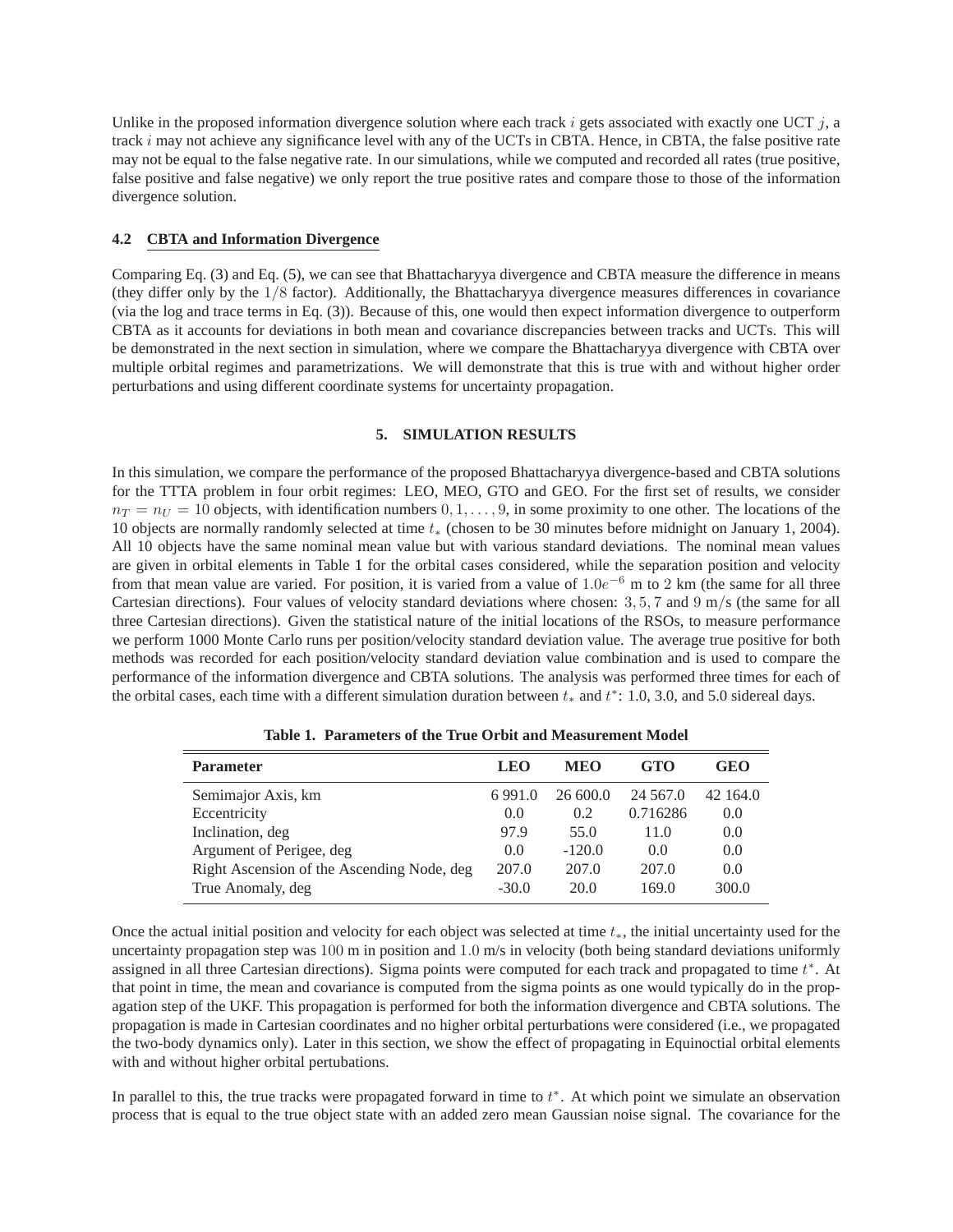observation process assumed a 1.0 m standard deviation in position (same for all three Cartesian directions) and 0.01 m/s for velocity (same for all three Cartesian directions), with no cross-correlation between position and velocity. This covariance matrix is denoted by  $\Omega_j$ . Thus the mean of the UCTs is given by the actual measurement  $\eta_j$  and covariance is  $\Omega_i$ .

The information divergence and CBTA solutions were implemented in Monte Carlo simulations, as mentioned above, for all four orbits with different durations between  $t_*$  and  $t^*$ . The results are shown in Figures [\(1\)](#page-5-0), [\(2\)](#page-6-0), [\(3\)](#page-7-0) and [\(4\)](#page-8-0). As can be seen in the figures, the Bhattacharyya divergence outperforms CBTA for all position/velocity initialization parameters and for all propagation periods. In some cases (e.g., LEO and GEO), the Bhattacharyya divergence outperforms CBTA by as much as about 15%-25% in true positive rates. In the case of GTO, the two methods perform nearly equally, with Bhattacharyya divergence only slightly (but consistently) outperforms CBTA. Other things to note, as one would expect, is that performance of both methods reduces as the period between track and UCT increases, and as objects are initialized closer to each other.

We also investigated the impact of higher order orbital perturbations. For this case, we used equinoctial elements for uncertainty propagation. The perturbations that were considered are: solar radiation pressure,  $8 \times 8$  EGM gravity model, drag, and Sun and Moon third body effects. As one would expect, the numerical simulation in this case would take a much longer time to run. Thus only the MEO case was run with 100 runs per Monte Carlo simulation (instead of 1000) and for only one of the durations (1 day) between track and UCT detection. The number of objects was reduced from 10 to 4. The result is shown in Figure [\(5\)](#page-9-4). As can be seen, performance is roughly the same as to when no perturbations were considered and the propagation was conducted in Cartesian coordinates. Two effects may have contributed to this, where the perturbations reduced performance but the equinoctial element propagation improved performance. The impact of each effect is not entirely clear yet and more extensive numerical investigations will be conducted in the future to understand these effects.

# **6. CONCLUSION**

In this paper we tackled the TTTA problem using Bhattacharyya divergence as a criterion for association. We have also described the classical CBTA solution and established a mathematical connection between the two. The analysis suggests that the Bhattacharyya divergence is superior to CBTA for the orbital regimes and range of parameters considered in our simulations. We also investigated the impact of using equinoctial elements and orbit perturbations on performance of both methods.

Current research focuses on the development of modified variations of information divergence as well as the use of mutual information for TTTA. We will also focus on adding clutter and new object births as hypotheses to be considered in the TTTA problem. We briefly described one approach to including these phenomena in the analysis. More generally, future work will focus on developing a similar solution when uncertainty is analytic but not Gaussian or when it is completely non-analytic e.g., when the uncertainty is described using a particle cloud using both information divergence and mutual information as criteria for association. From past experience with the OTOA problem, it is expected that a particle-based solution combined with information theoretic criteria will potentially outperform CBTA as well. These ideas are being explored in current and future research towards not just the TTTA and OTOA problems but also towards the classic OTOA problem.

### **REFERENCES**

- <span id="page-4-0"></span>[1] I. I. Hussein, C. W. T. Roscoe, M. P. Wilkins, and P. W. Schumacher, Jr., "Information Theoretic Criteria for Observation-to-Observation Association," *Proceedings of the Advanced Maui Optical and Space Surveillance Technologies Conference*, Wailea, HI, September 9–12 2014.
- <span id="page-4-1"></span>[2] I. I. Hussein, C. W. T. Roscoe, M. P. Wilkins, and P. W. Schumacher, Jr., "On Mutual Information for Observationto-Observation Association," *Space Flight Mechanics Meeting*, Williamsburg, VA, January 11–15 2015.
- <span id="page-4-2"></span>[3] R. Linares, V. Kumar, P. Singla, and J. L. Crassidis, "Information Theoretic Space Object Data Association Methods using an Adaptive Gaussian Sum Filter," *Advances in the Astronautical Sciences*, Vol. 140, 2011, pp. 665–680. (Proceedings of the 21st AAS/AIAA Space Flight Mechanics Meeting, New Orleans, LA, February 13–17 2011, Paper AAS 11-148).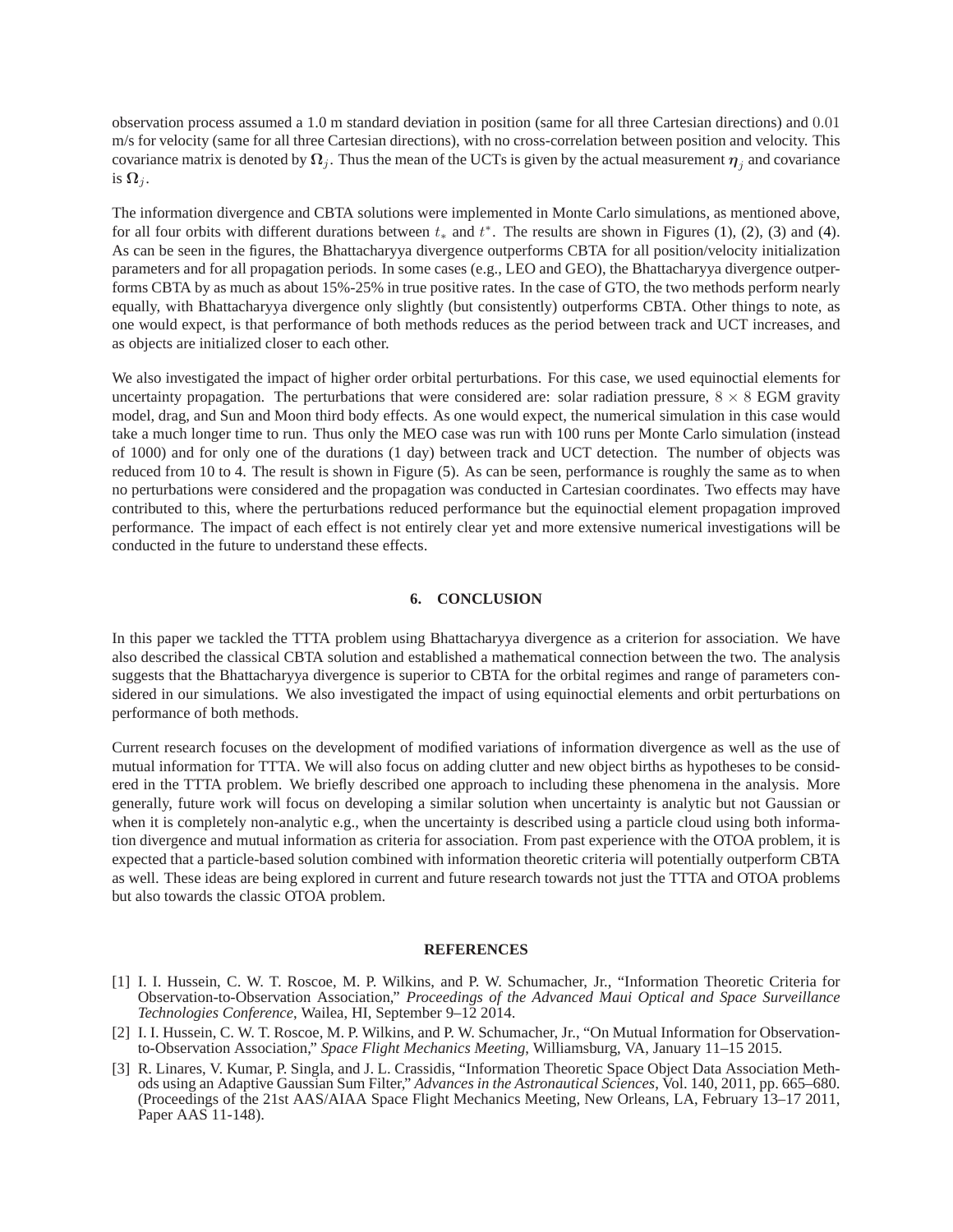

<span id="page-5-0"></span>**Fig. 1. Information Divergence vs. CBTA True Positive Rates for LEO.**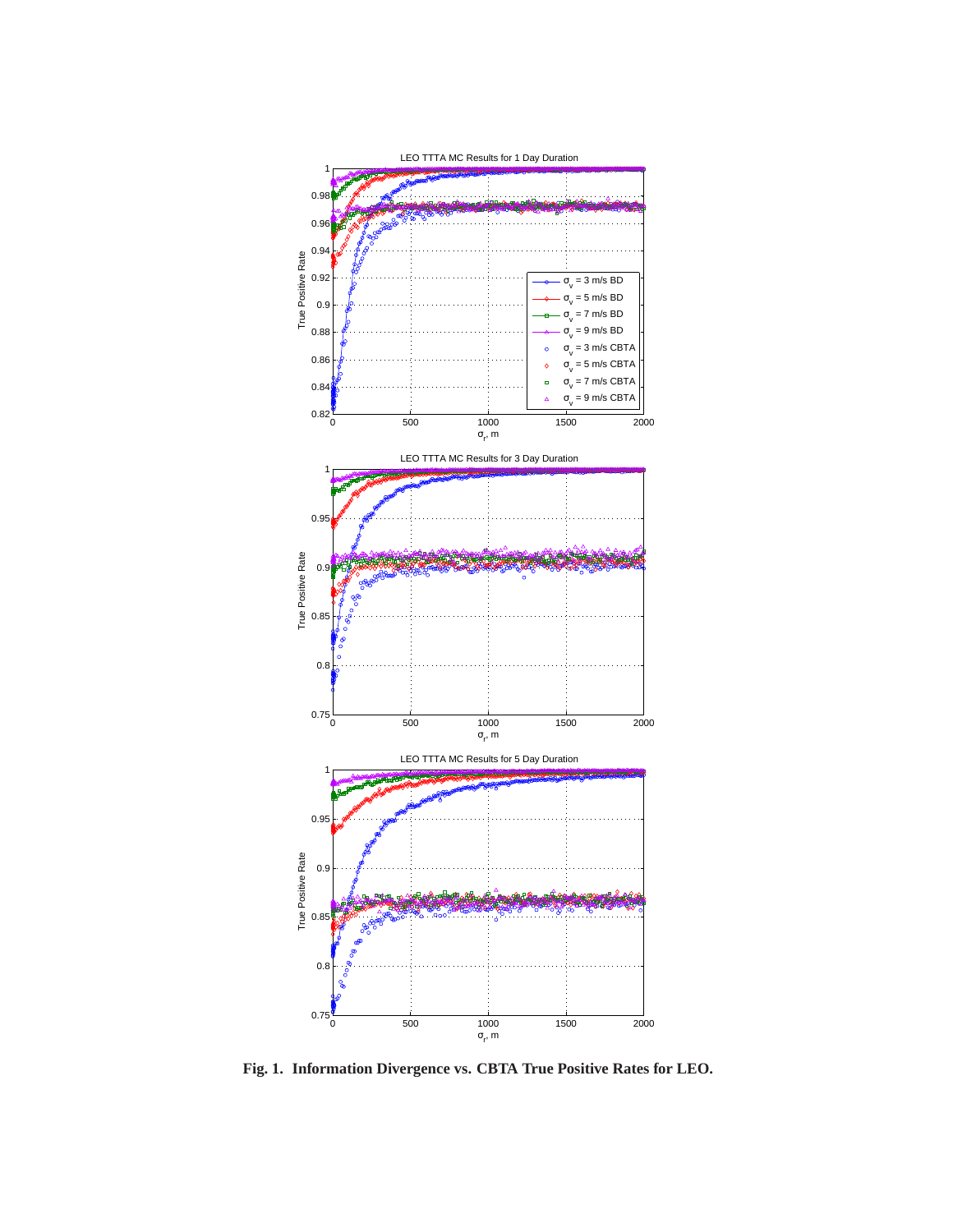

<span id="page-6-0"></span>**Fig. 2. Information Divergence vs. CBTA True Positive Rates for MEO.**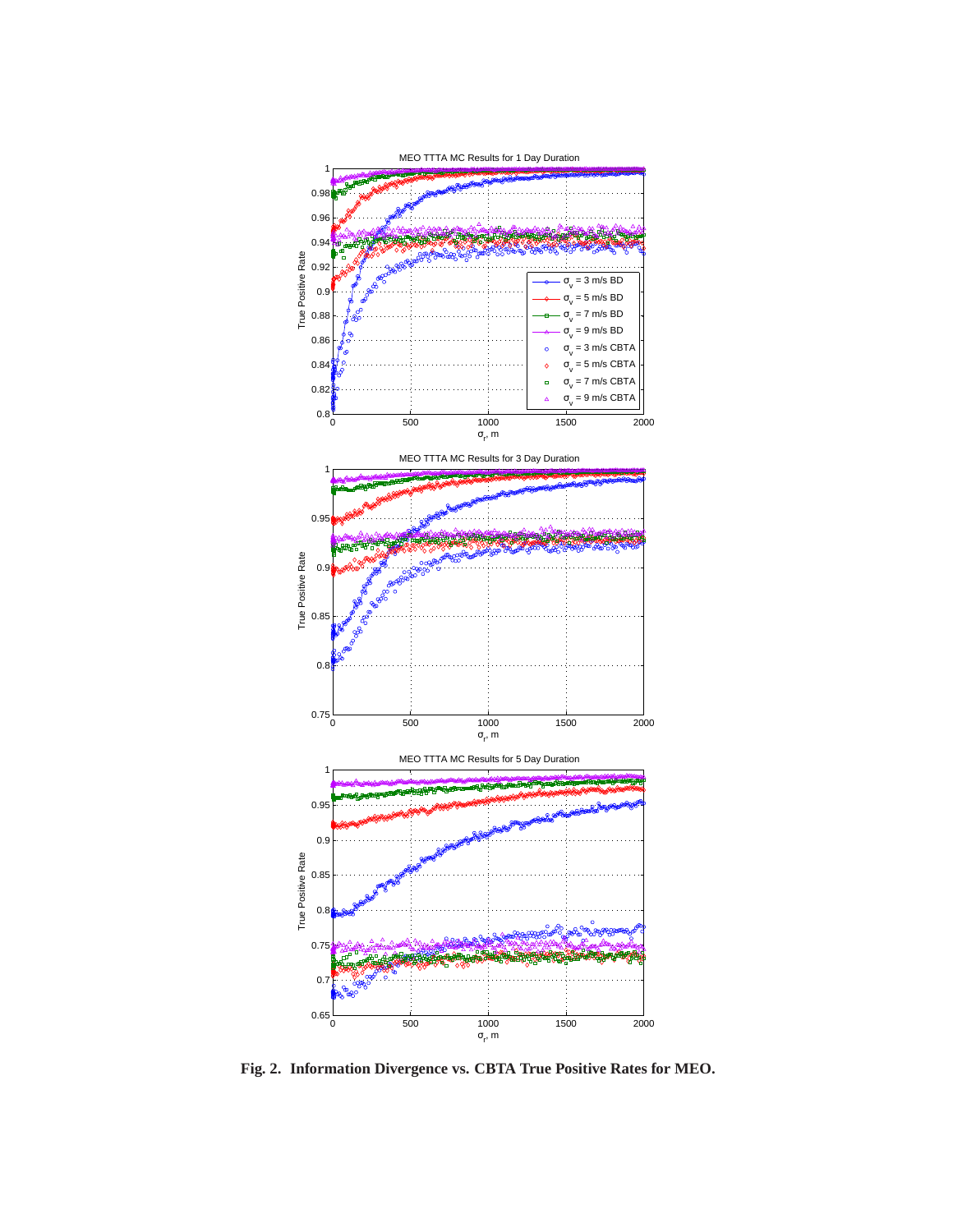

<span id="page-7-0"></span>**Fig. 3. Information Divergence vs. CBTA True Positive Rates for GTO.**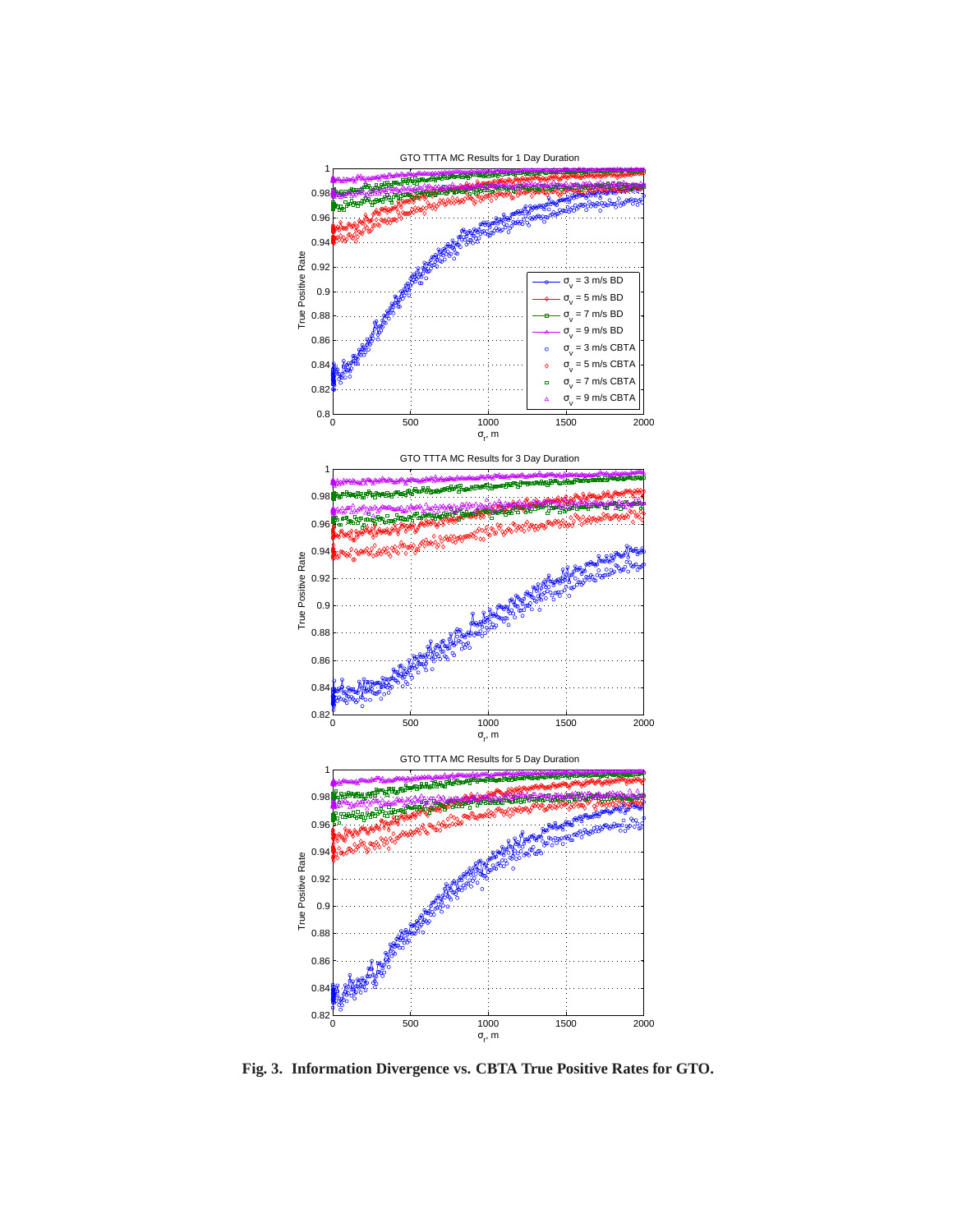

<span id="page-8-0"></span>**Fig. 4. Information Divergence vs. CBTA True Positive Rates for GEO.**